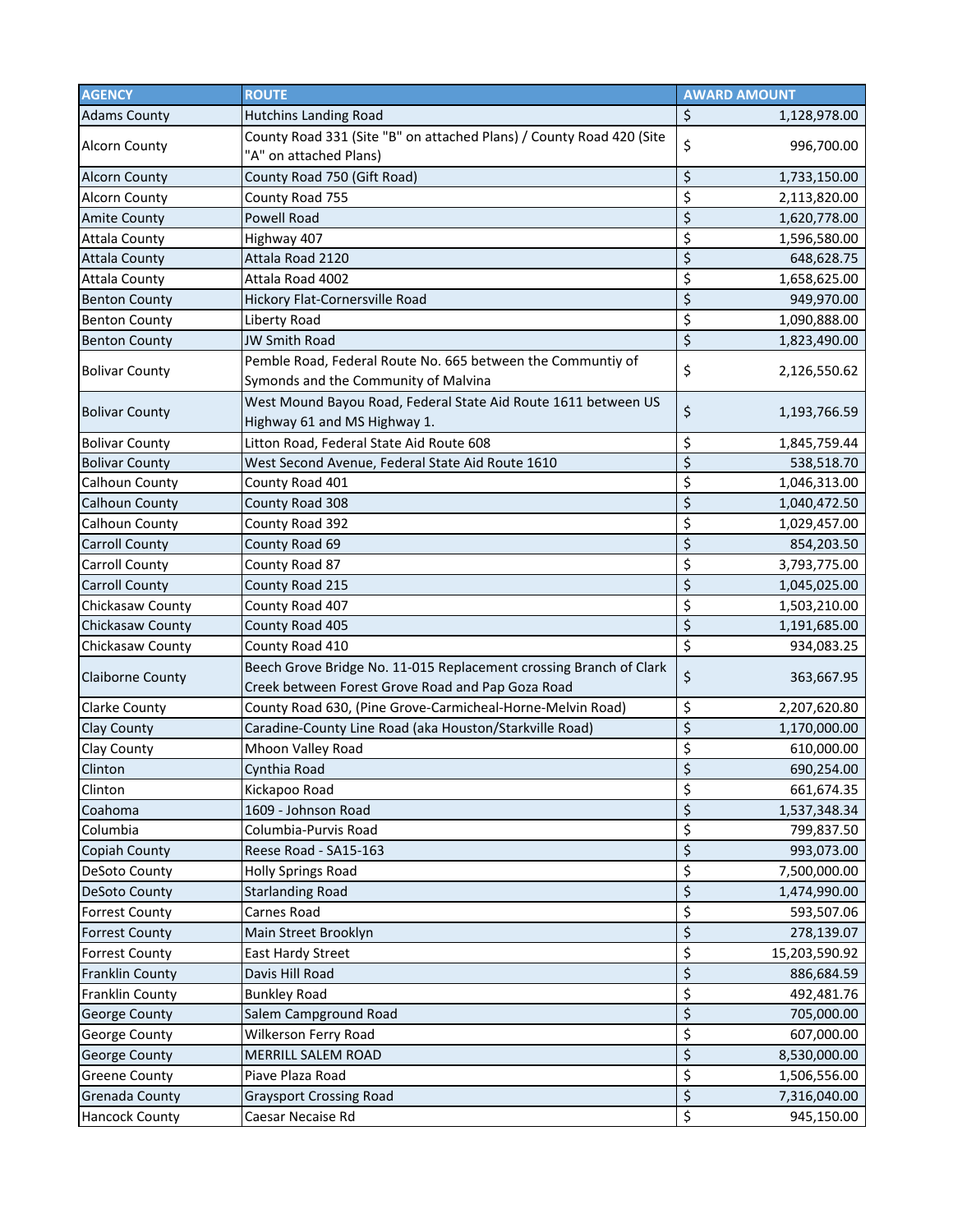| <b>AGENCY</b>           | <b>ROUTE</b>                                                                                                                                                                  | <b>AWARD AMOUNT</b> |
|-------------------------|-------------------------------------------------------------------------------------------------------------------------------------------------------------------------------|---------------------|
| <b>Hinds County</b>     | Clinton Tinnin Road Bridge No. 25-346 Replacement crossing Branch<br>of Straight Fence Creek between McGuffie Road and Meadow Lane<br>located in the NE 1/4 of Sec 24 T7N R2W | \$<br>844,151.75    |
| <b>Hinds County</b>     | Rosemary Road Bridge No. 25-008 Replacement crossing Vaughn<br>Creek between Moncure Marble Road and the Hinds/Rankin County<br>Line.                                         | \$<br>794,392.40    |
| <b>Holmes County</b>    | Rayner Road                                                                                                                                                                   | \$<br>917,060.30    |
| <b>Humphreys County</b> | Seven Mile Road                                                                                                                                                               | \$<br>515,995.00    |
| <b>Humphreys County</b> | Kilby Brake Road                                                                                                                                                              | \$<br>339,189.55    |
| Indianola               | Coll                                                                                                                                                                          | \$<br>650,832.00    |
| <b>Issaquena County</b> | Greenfield Road (Mayersville - Glen Allen Road)                                                                                                                               | \$<br>852,355.89    |
| <b>Issaquena County</b> | <b>Willette Road</b>                                                                                                                                                          | \$<br>1,601,788.87  |
| Itawamba County         | Scott & Senter Road                                                                                                                                                           | \$<br>695,900.00    |
| Itawamba County         | Mt. Pleasant Road                                                                                                                                                             | \$<br>840,260.00    |
| Jackson                 | Meadowbrook Road                                                                                                                                                              | \$<br>409,792.50    |
| Jackson                 | <b>Beasley Road</b>                                                                                                                                                           | \$<br>723,750.00    |
| Jackson County          | Wade-Vancleave Road                                                                                                                                                           | \$<br>2,518,835.00  |
| Jackson County          | Wade-Vancleave Road                                                                                                                                                           | \$<br>11,836,240.00 |
| Jasper County           | County Road 8                                                                                                                                                                 | \$<br>3,688,140.00  |
| Jefferson County        | <b>Brady Road</b>                                                                                                                                                             | \$<br>826,585.73    |
| Jefferson Davis County  | <b>Bass Burkett Road</b>                                                                                                                                                      | \$<br>1,896,100.00  |
| Jefferson Davis County  | Jones Ford Road                                                                                                                                                               | \$<br>1,230,000.00  |
| <b>Jones County</b>     | Spurline Road                                                                                                                                                                 | \$<br>468,880.34    |
| <b>Kemper County</b>    | Sunflower Road                                                                                                                                                                | \$<br>323,150.00    |
| <b>Kemper County</b>    | Neely Town Road                                                                                                                                                               | \$<br>1,484,000.00  |
| Lauderdale County       | Vimville-Causeyville Road                                                                                                                                                     | \$<br>724,700.00    |
| Lauderdale County       | <b>Woods Road</b>                                                                                                                                                             | \$<br>513,000.00    |
| Lawrence County         | <b>Foster Road</b>                                                                                                                                                            | \$<br>749,595.00    |
| <b>Lawrence County</b>  | Stumptown Road                                                                                                                                                                | \$<br>1,449,500.00  |
| Leake County            | Shiloh Road                                                                                                                                                                   | \$<br>819,432.50    |
| Leake County            | <b>Bilbro Road</b>                                                                                                                                                            | \$<br>1,063,768.75  |
| Lee County              | County Road 941                                                                                                                                                               | \$<br>1,092,880.00  |
| Leflore County          | County Road 537                                                                                                                                                               | \$<br>1,530,548.00  |
| <b>Lincoln County</b>   | Mt. Olive Road                                                                                                                                                                | \$<br>1,358,289.59  |
| <b>Lincoln County</b>   | Arlington Drive SW                                                                                                                                                            | \$<br>1,557,846.00  |
| <b>Lincoln County</b>   | Lott Smith Road NW                                                                                                                                                            | \$<br>767,391.60    |
| <b>Lincoln County</b>   | <b>Summers Lane</b>                                                                                                                                                           | \$<br>506,864.82    |
| <b>Lincoln County</b>   | Maple Lane SW                                                                                                                                                                 | \$<br>727,692.02    |
| Lowndes County          | East Lindsey Ferry Road                                                                                                                                                       | \$<br>342,000.00    |
| <b>Madison County</b>   | Sharon Road                                                                                                                                                                   | \$<br>575,000.00    |
| <b>Marion County</b>    | Williamsburg Road (Sites "A" & "B")                                                                                                                                           | \$<br>1,601,985.00  |
| <b>Marion County</b>    | Old River Road S                                                                                                                                                              | \$<br>631,000.00    |
| <b>Marshall County</b>  | Waterford - Bethlehem Road                                                                                                                                                    | \$<br>3,628,664.00  |
| <b>MDOT</b>             | <b>US 51</b>                                                                                                                                                                  | \$<br>7,834,600.00  |
| <b>MDOT</b>             | SR 19                                                                                                                                                                         | \$<br>6,695,200.00  |
| <b>MDOT</b>             | $120*$                                                                                                                                                                        | \$<br>16,319,849.00 |
| <b>MDOT</b>             | US Highway 49 at Mississippi State Route 42                                                                                                                                   | \$<br>2,500,000.00  |
| <b>MDOT</b>             | MS 512                                                                                                                                                                        | \$<br>3,593,300.00  |
| Meridian                | Old Highway 80                                                                                                                                                                | \$<br>3,520,000.00  |
| Monroe County           | Coontail Road (Federal Route 0747)                                                                                                                                            | \$<br>2,259,830.00  |
| Natchez                 | <b>Canal Street</b>                                                                                                                                                           | \$<br>280,000.00    |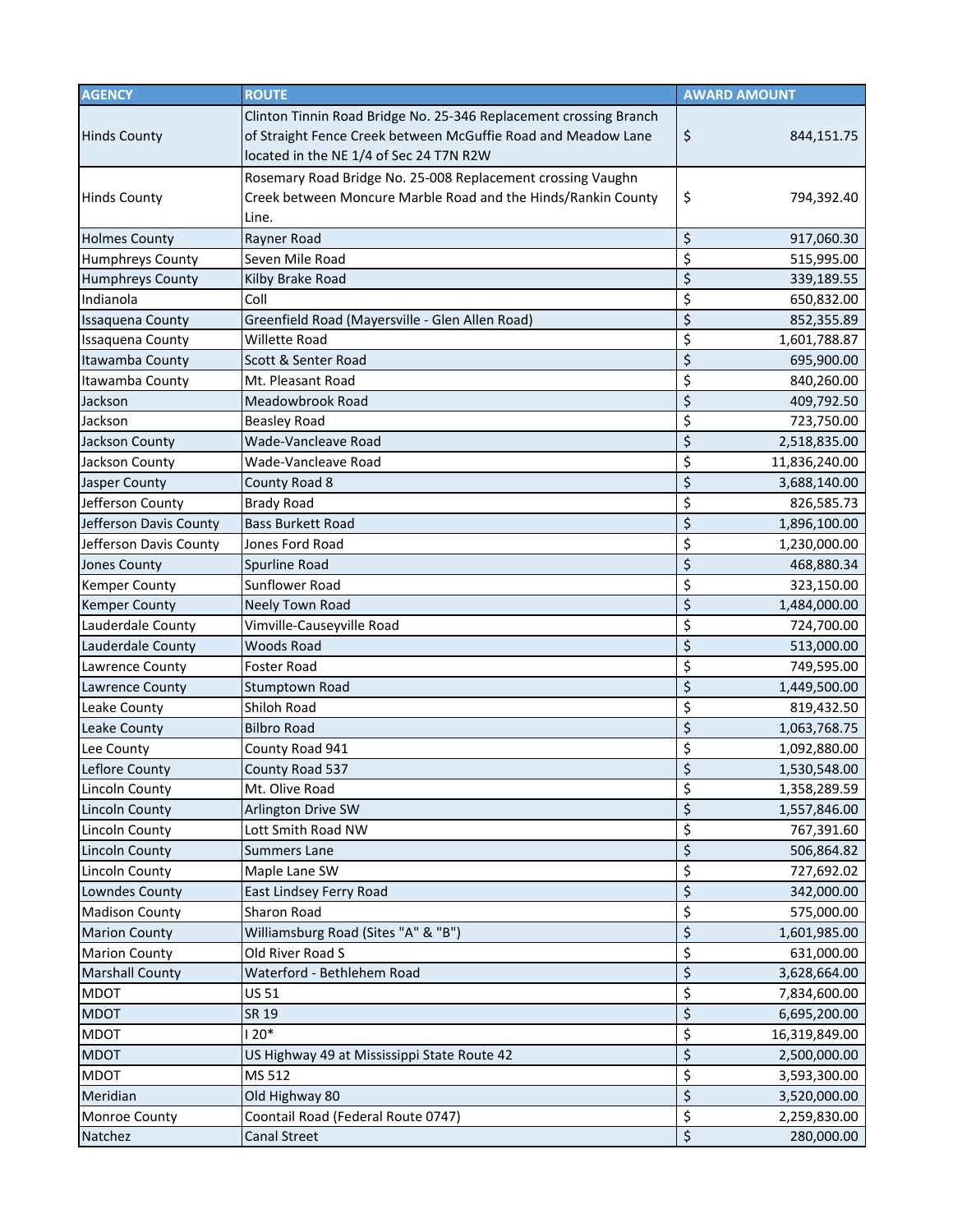| <b>AGENCY</b>              | <b>ROUTE</b>                                                                                     | <b>AWARD AMOUNT</b> |
|----------------------------|--------------------------------------------------------------------------------------------------|---------------------|
| Neshoba County             | CR-628                                                                                           | \$<br>732,681.40    |
| <b>Newton County</b>       | Newton-Calhoun Rd., br #7                                                                        | \$<br>431,000.00    |
| Noxubee County             | Jack Spann Road                                                                                  | \$<br>2,145,000.00  |
| Noxubee County             | <b>Butler Road</b>                                                                               | \$<br>725,650.00    |
| Oktibbeha County           | Old West Point Road                                                                              | \$<br>440,197.73    |
| Oktibbeha County           | Sun Creek Road                                                                                   | \$<br>536,403.12    |
| Oktibbeha County           | Sun Creek Road                                                                                   | \$<br>542,059.68    |
| Oktibbeha County           | Longview-Adaton Road                                                                             | \$<br>551,447.11    |
| Oktibbeha County           | Silver Ridge Road                                                                                | \$<br>448,807.17    |
| <b>Pearl River County</b>  | Progress - Silver Run Road                                                                       | \$<br>1,167,500.00  |
| <b>Pearl River County</b>  | McNeill Steephollow Road                                                                         | \$<br>876,250.00    |
| <b>Pearl River County</b>  | McNeill McHenry Road                                                                             | \$<br>613,750.00    |
| <b>Pearl River County</b>  | <b>Troy Dedeaux Road</b>                                                                         | \$<br>447,625.00    |
| Perry County               | Old River Road                                                                                   | \$<br>3,358,197.25  |
| Pickens                    | Yazoo Street                                                                                     | \$<br>752,995.00    |
| <b>Pike County</b>         | Dykes-Walthall County Road                                                                       | \$<br>642,500.00    |
| <b>Prentiss County</b>     | Jefferson Street (Site "A" on Attached Plans) / County Road 2060 (Site<br>"B" on Attached Plans) | \$<br>542,230.00    |
| <b>Prentiss County</b>     | Jefferson Street (Site "A" on Attached Plans) / County Road 2060 (Site<br>"B" on Attached Plans) | \$<br>542,230.00    |
| <b>Prentiss County</b>     | County Road 1121 (Thrasher Road)                                                                 | \$<br>2,415,730.00  |
| <b>Quitman County</b>      | Section 5 Road & Airport Road                                                                    | \$<br>783,207.00    |
| <b>Scott County</b>        | Old Hillsboro Road                                                                               | \$<br>789,900.00    |
| <b>Scott County</b>        | McCurdy Road                                                                                     | \$<br>772,800.00    |
| <b>Scott County</b>        | Damascus Road                                                                                    | \$<br>356,500.00    |
| <b>Sharkey County</b>      | Omega Road                                                                                       | \$<br>357,634.48    |
| <b>Sharkey County</b>      | Sago Road                                                                                        | \$<br>293,348.00    |
| <b>Simpson County</b>      | <b>Heed Neely Road</b>                                                                           | \$<br>527,511.05    |
| <b>Simpson County</b>      | New Hebron - Jackson Road                                                                        | \$<br>350,750.00    |
| <b>Simpson County</b>      | <b>Star Braxton Road</b>                                                                         | \$<br>293,250.00    |
| Southaven                  | <b>Stateline Road West Bridge</b>                                                                | \$<br>1,989,500.00  |
| Starkville                 | Old West Point Road                                                                              | \$<br>1,341,900.00  |
| Starkville                 | <b>School Drive</b>                                                                              | \$<br>514,998.75    |
| <b>Stone County</b>        | Ten mile church road                                                                             | \$<br>608,168.50    |
| <b>Stone County</b>        | Shadeville Rd.                                                                                   | \$<br>624,565.00    |
| <b>Stone County</b>        | Inda road east                                                                                   | \$<br>556,878.50    |
| <b>Sunflower County</b>    | Blackwood Rd                                                                                     | \$<br>860,485.20    |
| <b>Sunflower County</b>    | McCoy Lake Rd                                                                                    | \$<br>692,464.45    |
| <b>Sunflower County</b>    | <b>Tindall Rd</b>                                                                                | \$<br>837,017.15    |
| <b>Sunflower County</b>    | Lusk Rd                                                                                          | \$<br>621,556.60    |
| <b>Sunflower County</b>    | Kemp Rd                                                                                          | \$<br>620,172.00    |
| <b>Tallahatchie County</b> | Levee Road FAP 0776                                                                              | \$<br>4,441,973.00  |
| <b>Tippah County</b>       | Braddocks Store-Peoples Road (County Road 200)                                                   | \$<br>716,470.00    |
| <b>Tippah County</b>       | County Road 543                                                                                  | \$<br>860,410.00    |
| <b>Tishomingo County</b>   | County Road 68                                                                                   | \$<br>437,490.00    |
| <b>Union County</b>        | County Road 46                                                                                   | \$<br>2,268,465.00  |
| Vicksburg                  | Kemp Bottom Road                                                                                 | \$<br>3,737,845.00  |
| <b>Walthall County</b>     | Sauls Road                                                                                       | \$<br>518,000.00    |
| <b>Warren County</b>       | <b>Ballground Road</b>                                                                           | \$<br>1,358,050.07  |
| <b>Warren County</b>       | Freetown Road                                                                                    | \$<br>1,542,796.96  |